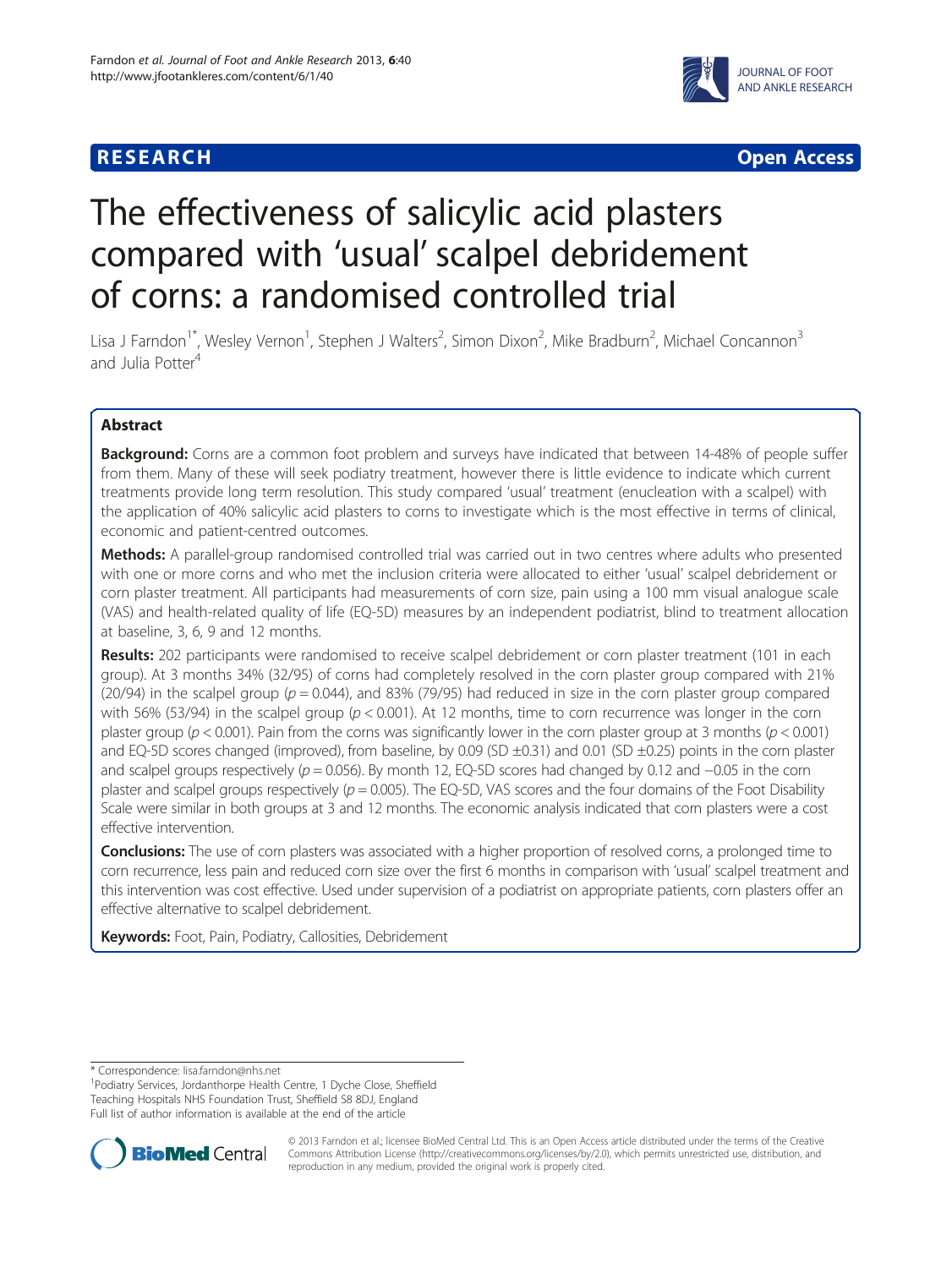## Background

Approximately 3.6% of the UK population may be seen by NHS podiatrists [\[1](#page-7-0)] and corns account for a large part of podiatrists' everyday workload [[2\]](#page-7-0). The incidence of corns has been reported at between 14-48% [\[3](#page-7-0)] and pain associated with foot problems including corns has been cited as the main reason for people to seek podiatry treatment [[4-6\]](#page-7-0). Corns can also reduce mobility and health-related quality of life for some individuals [\[7](#page-7-0)].

Despite corns being such a common foot complaint, there is little evidence for the most effective treatment for long term resolution. The 'usual' treatment is removal with a scalpel by a podiatrist, and this is often repeated at regular intervals as the corn re-occurs.

There is evidence to suggest that plasters containing salicylic acid for the treatment of corns have been available for nearly 200 years [[8\]](#page-7-0) and continue to be used within the general population as a self treatment. Studies have found that corn plasters can be more effective than a placebo and result in between 62-95% removal of corns [[9,10\]](#page-7-0). The concentration of salicylic acid within the plasters ranges from 10-50%, with the optimum formulation recommended at 40% [\[11](#page-7-0)]. The time the corn plaster needs to be adhered to the corn has also been investigated and a seven day application has been shown to produce the highest number of corn removals [\[10](#page-7-0)]. Podiatrists however, are still reluctant to use them or recommend them as a self treatment, due to a belief of the potential for complications [\[12\]](#page-7-0).

Although there is evidence that corn plasters resolve corns, this is the first large scale study to investigate their effectiveness. No comparisons have been made between corn plasters and the 'usual' scalpel removal of corns, in terms of patient benefit or cost effectiveness, and the majority of evidence has only considered immediate and short-term outcomes. This study compared the clinical and cost effectiveness of 40% salicylic acid corn plasters with scalpel debridement for corns for up to 12 months.

## Methods

This was a multi-centre parallel-group randomised controlled trial carried out in one podiatry service and one school of podiatry in the United Kingdom. The study obtained ethical approval from Leicestershire, Northamptonshire and Rutland Research Ethics Committee 2 (09/H0402/07), Medicines and Healthcare Products Regulatory Agency (MHRA) and local research governance approval. The study sponsor was Sheffield Health and Social Research Consortium. All participants gave informed consent before taking part in the trial.

## Participants and randomisation

Adults with one or more corns and able to give informed consent, were recruited to the study from existing podiatry

patients in one National Health Service (NHS) podiatry service. Recruitment was later expanded to include patients attending one university school of podiatry clinic and the local population of the two localities to increase the number of eligible participants. The recruitment period was also extended for the same reason and was between September 2009 and October 2011. Participants were excluded if they had diabetes or rheumatoid arthritis; poor peripheral circulation or peripheral neuropathy; a history of foot ulceration; were taking oral steroid medication; had a marked dermatological condition (e.g. eczema, psoriasis, etc.), were allergic to zinc oxide plaster, salicylic acid, peanuts or soya; were unable to reach their own feet; had callus rather than corns, or corns that were infected or neurovascular; or were pregnant or breastfeeding.

Treatment allocations were concealed by a secure web-based randomisation system hosted within the Sheffield Clinical Trials Research Unit. Eligible patients who gave written consent were allocated treatment by a simple randomisation sequence.

## Intervention

## Corn plaster

Participants randomised to the corn plaster group had a corn plaster (Carnation corn plasters®, Cuxson Gerrard & Co) applied to each corn (up to three corns per person) by the podiatrist and appropriate dressings applied if necessary to keep the plasters in place. The plasters contain 40% salicylic acid. Participants with multiple corns were asked to nominate one corn post-randomisation, usually the most painful or largest, which was classed as the 'index' corn and used as the primary outcome measure. Each participant was advised to keep the corn plasters dry until they returned a week later. Advice was given about removal and neutralisation of the salicylic acid with a warm salt foot bath if any adverse reaction was experienced. At the next appointment new corn plasters were applied if the corns were still present and this was repeated for up to four weeks or until the corns could be lifted off via blunt debridement by the podiatrist. The participants then returned at intervals of three months for a year and received 'usual' scalpel debridement if any of the corns remained. Any participant that had a reaction to the corn plaster or was unable to tolerate the treatment had the corn plasters removed and resorted to the 'usual' scalpel treatment group.

## 'Usual' scalpel debridement

Participants randomised to the 'usual' scalpel debridement group were asked to identify an 'index' corn postrandomisation if they had more than one corn and this was used as the primary outcome measure. All corns were treated with a scalpel by a podiatrist and this was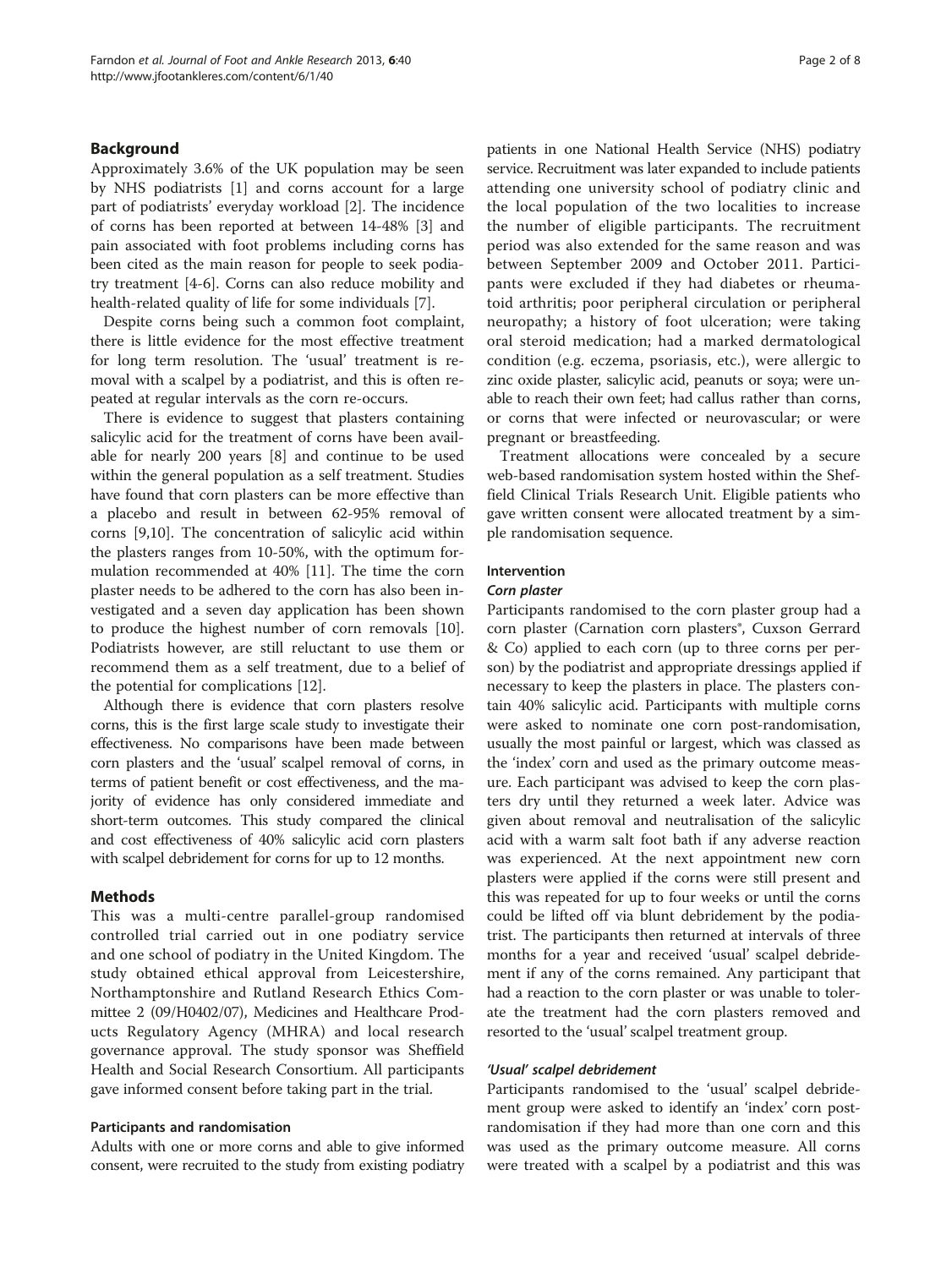repeated at three monthly intervals for twelve months if the corns were still present.

Standard foot health and footwear education was given at each appointment to all participants.

## **Outcomes**

The primary outcome was the presence at three months post-randomisation of an improved index corn. For the purpose of the analyses, two definitions of an improved corn were used: resolution (the index corn had not recurred or was measured at a width of less than 1 mm) and reduction (the index corn measuring a width less than the baseline measurement). Both were assessed by an independent podiatrist 'blind' to the treatment group who measured the site and size of the corns at baseline and at each three monthly follow-up appointments. Secondary outcomes were pain experienced from corns; health-related quality of life and foot related disability, patient and podiatrist satisfaction with the treatments, and cost effectiveness. Participants were asked to complete a pain visual analogue scale (100 mm VAS) for the index corn, the EQ-5D health-related quality of life questionnaire [[13](#page-7-0)] and the Foot Disability Questionnaire [[14\]](#page-7-0) at baseline and at three monthly intervals  $(3, 6, 9)$ and 12 months). The EQ-5D is a measure of health utility derived from the answer to five questions, in which 1 relates to perfect health and 0 to death; negative values (i.e. "a state worse than death") are allowed, with the minimum possible score being −0.59. The EQ-5D VAS is a visual analogue scale measure of current state of health  $(0 =$  worst imaginable,  $100 =$  best imaginable). A simple satisfaction questionnaire was also completed at each post-baseline follow up for patients and one questionnaire was given to podiatrists delivering the interventions at the end of the study. The treating podiatrist recorded the time taken for each appointment and the type and number of podiatry instruments or corn plasters used for each treatment on a resource form.

## Sample size

The primary outcome was the presence, at 3 months post randomisation, of an unhealed or recurrent corn that required further or on-going treatment. Two studies have shown that between 60-90% of corns can be resolved at 3 months using corn plasters [[9,10\]](#page-7-0). We assumed that there could be a 3 month recurrence rate of up to 40% in the corn plaster group and 60% in the scalpel group and that a 20% absolute difference in corn recurrence rates between the groups is of clinical and practical importance, which corresponds to an odds ratio (OR) of 2.25. To have 80% power to detect this difference in corn recurrence healing/rates between the two groups as statistically significant at the 5% (two-sided level), required 100 participants in each treatment arm.

## Statistical analysis

The difference in the proportion of participants with a healed index corn at each time-point was analysed using logistic regression, adjusting for centre and size of the index corn at baseline. The sensitivity of findings to missing data was assessed by several imputation strategies including best case/worst case scenario and multiple imputation as described in the results. Time to corn recurrence, defined as the time at which the corn size was greater than or equal to the size at baseline, was analysed using Cox regression with the same covariates. The corn size, pain and health-related quality of life outcomes at each time-point were analysed using the same covariates. Statistical significance was set at  $p < 0.05$ .

A cost-utility analysis was undertaken to assess the cost-effectiveness of corn plasters compared to 'usual' scalpel debridement considering the economic dimensions from the perspective of the podiatry service. The timeframe of the primary analysis is the same as the clinical analysis (12 months). Cost and outcome data were collected for individual participants in the trial. Resource use covers number and length of podiatry appointments and equipment used. Unit costs were identified for one minute of a podiatrist's time and associated consumables. Podiatrist time was costed using Curtis [[15](#page-7-0)] and inflated to 2010/11 prices, whilst consumable prices were obtained from Sheffield Teaching Hospitals (NHS) Foundation Trust. Quality-adjusted life years (QALYs) were calculated from the EQ-5D scores using the trapezium rule, with QALYs gained calculated by subtracting baseline utility.

The baseline economic analysis was based on costs and outcomes observed in the trial. However, this is problematic as those visits occurring after resolution of the corn would not take place in practice; these were therefore excluded in a subsequent analysis of 'normal practice'. There were further problems due to missing data. In an attempt to overcome this, a further analysis of normal practice was undertaken; with missing data imputed using the lastobservation carried forward method.

Patient and podiatrist satisfaction were reported as frequency of response categories. Patient satisfaction was compared between treatments using the chi-squared test.

## Results

In total, 202 participants were recruited and randomised (101 per group). Figure [1](#page-3-0) shows the flow of participants through the trial. Twenty participants (10%) had no corn assessment at 3 months; of these, 7 attended at 6 months and 13 (6%) were lost to follow-up completely. The primary analyses took a conservative approach to the former: index corns that had improved at 6 months were assumed also to have improved at 3 months and otherwise not. The remaining 13 participants that were lost to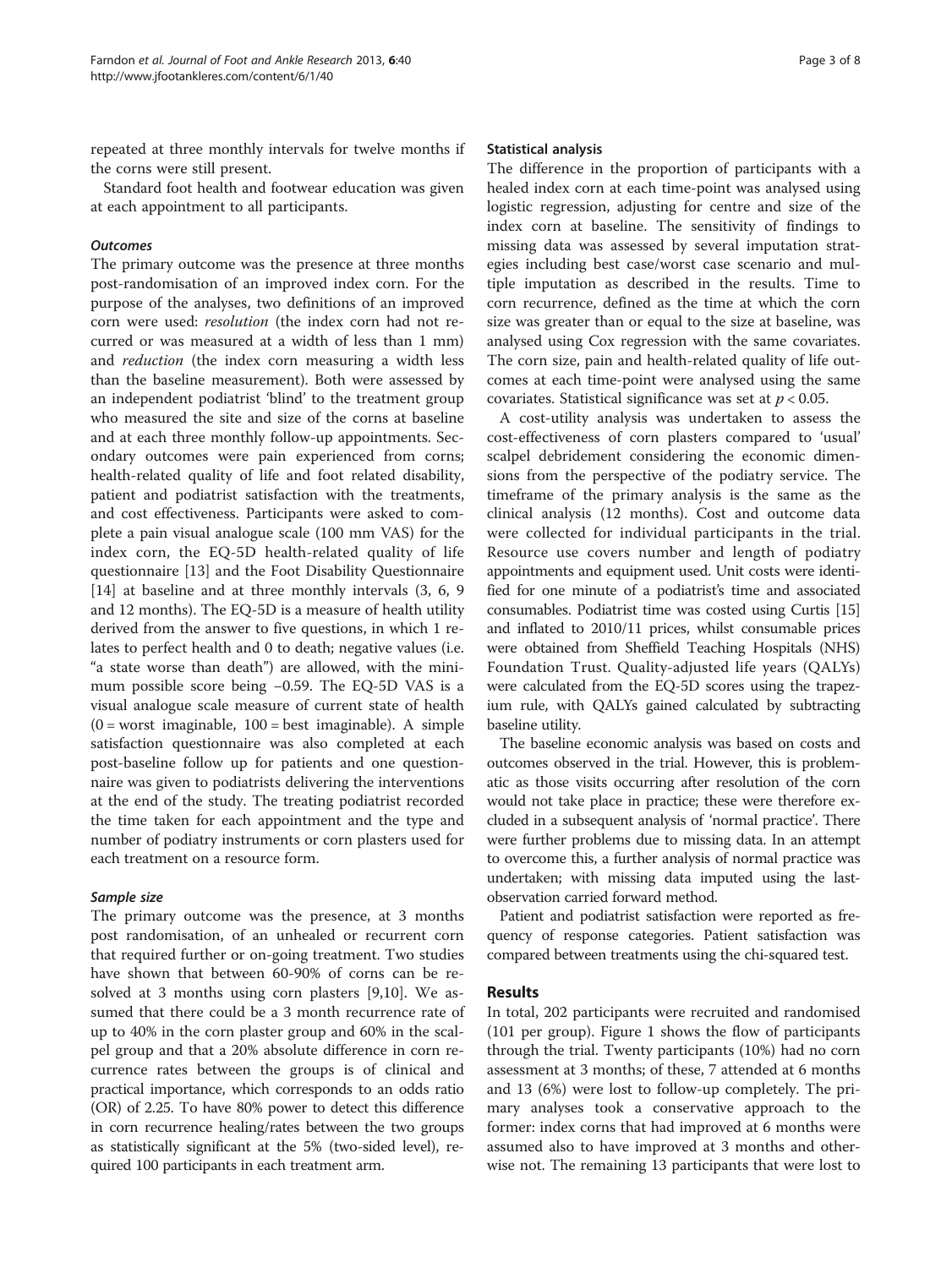follow-up were not included in the primary analysis (i.e. not intention-to-treat analysis). Further analyses assessed the sensitivity of the findings to other imputation methods and assumptions. The baseline demographic and clinical characteristics of the trial participants were broadly similar in the corn plaster and scalpel debridement groups (Table [1\)](#page-4-0).

## Primary outcome

At 3 months post-randomisation, 34% (32/95) of participants had a resolved corn in the corn plaster group compared with 21% (20/94) in the scalpel group (OR 2.00, 95% CI: 1.02 to 3.93,  $p = 0.044$ ) in favour of the corn plaster group, indicating that the odds of a completely healed index corn among participants allocated corn plasters was twice that of that of participants in the scalpel group at three months post-randomisation. Eighty-three per cent (79/95) of participants in the corn plaster group and 56% (53/94) in the scalpel group had a reduction in corn size at three months ( $OR = 4.42$ , 95% CI 2.17 to 8.97;  $p < 0.001$ ) (see Table [2](#page-4-0)).

The difference in complete corn resolution was not robust to conservative imputation strategies. Of the methods used, only multiple imputation including treatment group as a predictor approached a statistically significant effect (OR = 1.97, 95% CI 1.00 to 3.89,  $p = 0.050$ ). By contrast, the statistical significance of the corn size reduction was maintained even in the most extreme missing

<span id="page-3-0"></span>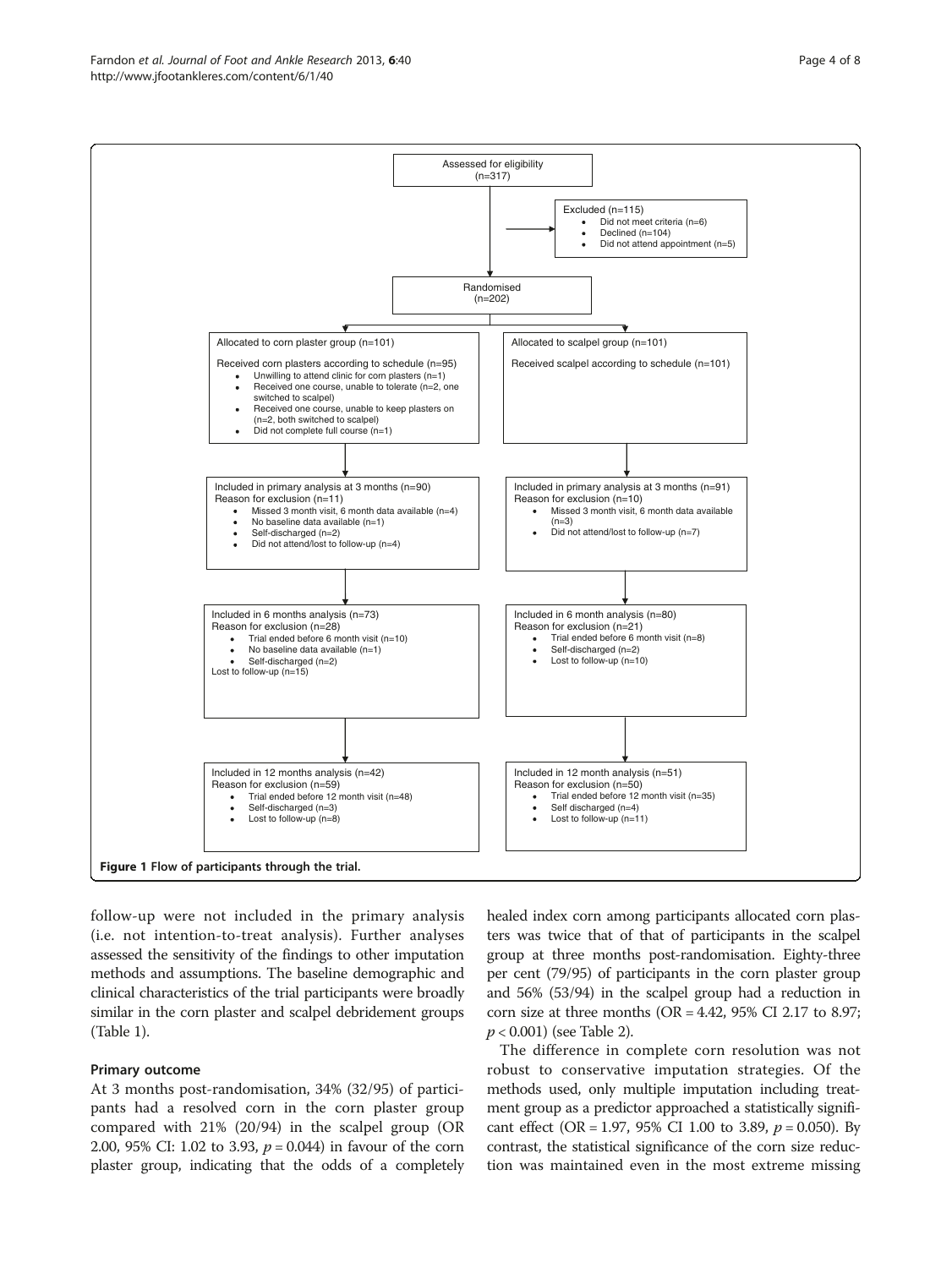## <span id="page-4-0"></span>Table 1 Baseline characteristics of participants

|                           |                      | <b>Corn Plaster</b>  |          | Scalpel     |           | <b>Total</b> |
|---------------------------|----------------------|----------------------|----------|-------------|-----------|--------------|
|                           |                      | $(n = 101)$          |          | $(n = 101)$ |           | $(N = 202)$  |
| Gender                    |                      |                      |          |             |           |              |
| Male                      |                      | 42 (42%)             | 42 (42%) |             |           | 84 (42%)     |
| Female                    |                      | 59 (58%)<br>59 (58%) |          |             | 118 (58%) |              |
| Centre                    |                      |                      |          |             |           |              |
| $\mathcal{I}$             | 58 (58%)             |                      |          | 53 (53%)    |           | 111 (54%)    |
| $\overline{2}$            | $1(1\%)$<br>$1(1\%)$ |                      |          | 2(1%)       |           |              |
| 3                         | 7(7%)                |                      |          | 4 (4%)      |           | 11 (5%)      |
| $\sqrt{4}$                |                      | 5(5%)<br>4 (4%)      |          |             | 9(4%)     |              |
| 5                         |                      | 10 (10%)<br>13 (14%) |          | 23 (12%)    |           |              |
| 6                         |                      | 7(7%)<br>6(6%)       |          |             |           | 13 (6%)      |
| 7                         |                      | 13 (13%)             |          | 20 (20%)    |           | 33 (16%)     |
| Number of corns evaluated |                      |                      |          |             |           |              |
| 1                         | 48 (48%)             |                      |          | 66 (65%)    |           |              |
| $\overline{2}$            | 28 (28%)<br>23 (23%) |                      |          | 51 (25%)    |           |              |
| $\mathfrak{Z}$            |                      | 24 (24%)             |          | 12 (12%)    |           | 36 (18%)     |
| Missing                   |                      | $1(1\%)$             |          | $\circ$     |           | $1 (< 1\%)$  |
|                           | n                    | Mean (SD)            | n        | Mean (SD)   | N         | Mean (SD)    |
| Age                       | 101                  | 58.5 (15.6)          | 101      | 59.7 (17.5) | 202       | 59.1 (16.6)  |
| Size of index corn (mm)   | 99                   | 3.9(1.7)             | 101      | 3.8(1.8)    | 200       | 3.8(1.8)     |
| VAS pain (0-10)           | 100                  | 5.71 (2.92)          | 101      | 4.87 (2.97) | 201       | 5.29 (2.97)  |
| EQ5D tariff               | 98                   | 0.64(0.30)           | 101      | 0.68(0.28)  | 199       | 0.66(0.29)   |
| EQ5D VAS (0-100)          | 100                  | 74.3 (19.6)          | 99       | 73.5 (20.3) | 199       | 73.9 (19.9)  |

## Table 2 Comparison of corns that were healed and improved over 12 months by group

|                                           | <b>Corn Plaster</b> | <b>Scalpel</b> | <b>Difference</b>          |         |
|-------------------------------------------|---------------------|----------------|----------------------------|---------|
|                                           | $(n = 101)$         | $(n = 101)$    |                            |         |
| No (%) with completely healed index corn* |                     |                | OR (95% CI)***             | P       |
| 3 months                                  | 32/95 (34%)         | 20/94 (21%)    | 2.00 (1.02,3.93)           | 0.044   |
| 6 months                                  | 27/74 (36%)         | 24/80 (30%)    | 1.59 (0.76,3.32)           | 0.215   |
| 9 months                                  | 18/55 (33%)         | 22/64 (34%)    | 0.99(0.44, 2.20)           | 0.973   |
| 12 months                                 | 20/43 (47%)         | 16/51 (31%)    | 1.94 (0.78,4.79)           | 0.153   |
| No (%) with improved index corn**         |                     |                | OR (95% CI)***             | P       |
| 3 months                                  | 79/95 (83%)         | 53/94 (56%)    | 4.42 (2.17,8.97)           | < 0.001 |
| 6 months                                  | 62/74 (84%)         | 54/80 (68%)    | 2.74 (1.19,6.28)           | 0.017   |
| 9 months                                  | 44/55 (80%)         | 49/64 (77%)    | 1.24 (0.48,3.25)           | 0.655   |
| 12 months                                 | 33/43 (77%)         | 39/51 (76%)    | 0.97(0.34, 2.75)           | 0.948   |
| Mean (SD) size of index corn (mm)         |                     |                | Mean diff. (95% CI)****    | P       |
| Baseline                                  | 3.9(1.7)            | 3.8(1.8)       |                            |         |
| 3 months                                  | 1.7(1.6)            | 2.7(2.3)       | $-1.0$ ( $-1.5$ , 0.5)     | < 0.001 |
| 6 months                                  | 1.7(1.6)            | 2.4(2.2)       | $-0.7$ $(-1.2, -0.2)$      | 0.006   |
| 9 months                                  | 1.7(1.6)            | 2.2(2.1)       | $-0.5$ ( $-1.2$ , 0.1)     | 0.107   |
| 12 months                                 | 1.3(1.5)            | 2.3(2.2)       | $-1.0$ ( $-1.7$ , $-0.2$ ) | 0.010   |

\*Defined as a corn size <1 mm. \*\* Defined as a reduction from baseline in corn size.

\*\*\*From logistic regression, adjusted for centre and baseline corn size.

\*\*\*\*From analysis of covariance on change from baseline, adjusted for centre and baseline corn size.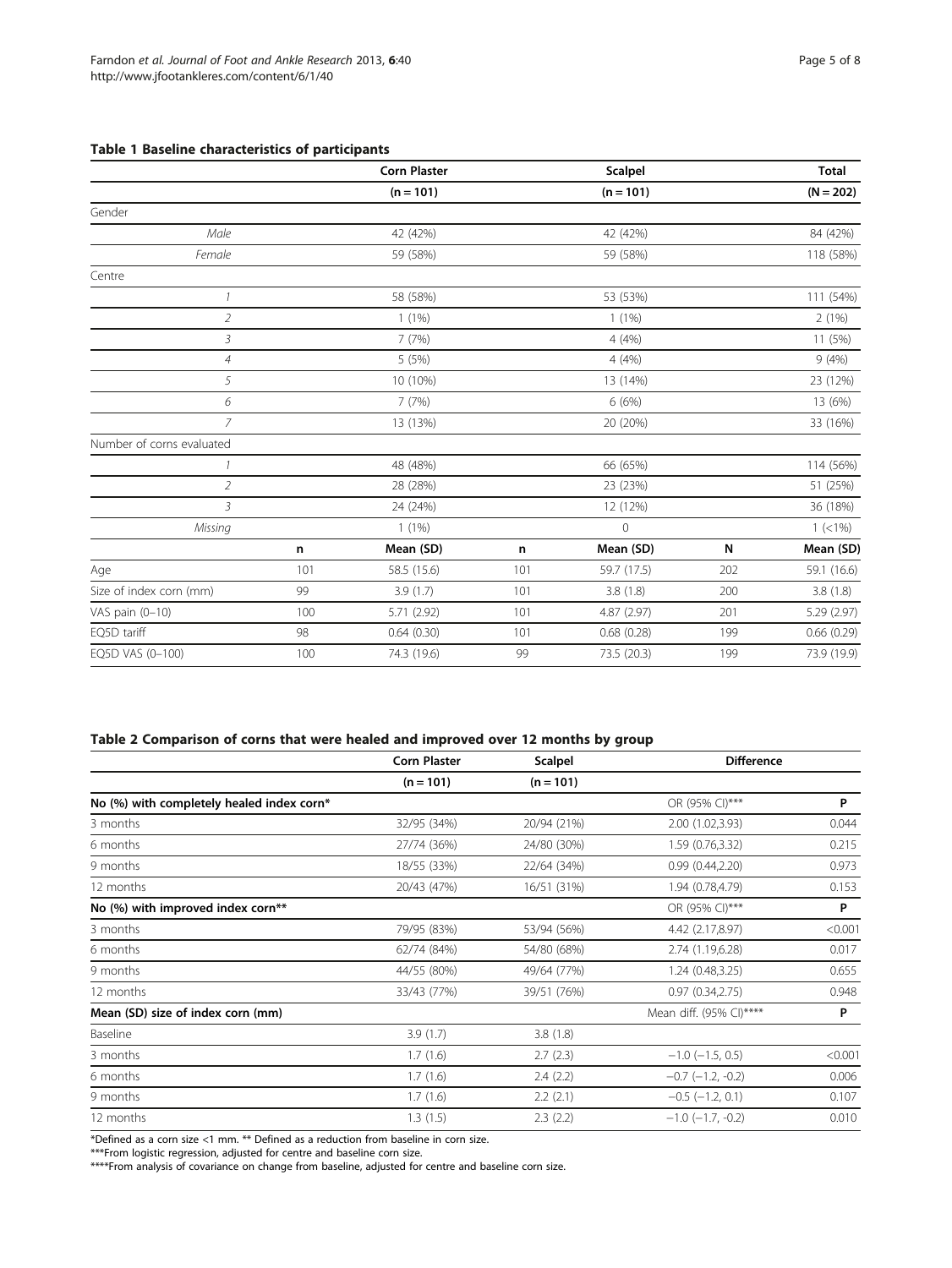data imputation (index corns reduced in the scalpel group, not reduced in the corn plaster group).

## Secondary outcomes

Recurrent corns were retreated by scalpel debridement where needed, and consequently the differences between the two groups diminished with time. At 6 months, the percentage of participants with a completely resolved corn was 36% in the corn plaster group and 30% in the scalpel group (adjusted  $OR = 1.59$ , 95% CI 0.76, to 3.32,  $p = 0.215$ ). The corresponding percentages for size reduction were 84% versus 68% (adjusted OR = 2.74, 95% CI 1.19 to 6.28,  $p = 0.017$ ). The size of the index corn was reduced over the duration of the trial, and the time taken for the corn to be considered recurrent (i.e. to revert to its size at baseline) was longer (hazard ratio = 0.40, 95% CI 0.24 to 0.65,  $p < 0.001$ ; Figures 2 and [3\)](#page-6-0). Pain measured by the 100 mm VAS was significantly lower in the corn plaster group at 3 months (mean difference = 1.0; 95% CI  $-1.5$  to  $-0.6$ ,  $p < 0.001$ ).

At 3 months, mean EQ-5D scores had improved by 0.09 (SD  $\pm$ 0.31) and 0.01 (SD  $\pm$ 0.25) from baseline in the corn plaster and scalpel groups respectively, equating to a mean difference between the groups of 0.08 (95% CI: 0.00 to 0.16, p = 0.056). At 12 months, the EQ-5D scores had changed by 0.12 and −0.05 in the corn plaster and scalpel groups respectively (mean difference = 0.17, 95% CI 0.05 to 0.29,  $p = 0.005$ ). The EQ-5D VAS and the four domains of the Foot Disability scale were similar across the groups over the course of the study. Mean EQ-5D scores had improved from baseline by  $0.09$  (SD  $\pm 0.31$ ) and 0.01 (SD  $\pm$ 0.25) points in the corn plaster and scalpel groups respectively, equating to a mean difference between the groups of 0.08 (95% CI: 0.00 to 0.16,  $p = 0.056$ ).

For the economic analysis, mean costs were UK£24 higher in the corn plaster group as these participants attended the clinic approximately 3 times more than those in the scalpel group. QALYs gained were slightly higher in the corn plaster group and the intervention was cost-effective at different funding thresholds. The typically used threshold of UK£20,000 for cost-effectiveness found that corn plasters were 98% cost effective [[16](#page-7-0)].

Participant satisfaction was high for both treatment groups, with >85% stating they were either satisfied or very satisfied at each time point; no significant differences were observed at any time. Self-reported improvement was more common in the corn plaster group at 3 months (80% versus 56% in scalpel group,  $p = 0.001$ ) but not thereafter; >50% of participants in both arms believed their corn had improved since the previous visit at month 6, 9 and 12. Nearly all participants (>95%) reported they would be happy to receive the same treatment again, irrespective of group. Of the eight research podiatrists that took part in this study, 7 out of 8 stated that they preferred corn plasters rather than scalpel treatment, the main reasons stated were ease of use and better outcomes for participants in terms of pain and healing of the corn.

## Compliance and adverse events

The majority of participants in the corn plaster group were able to tolerate the plasters and keep them in place as requested. There were 4 related adverse events in the corn plaster group, these were; maceration at the site, development of a haematoma, an aseptic breakdown and

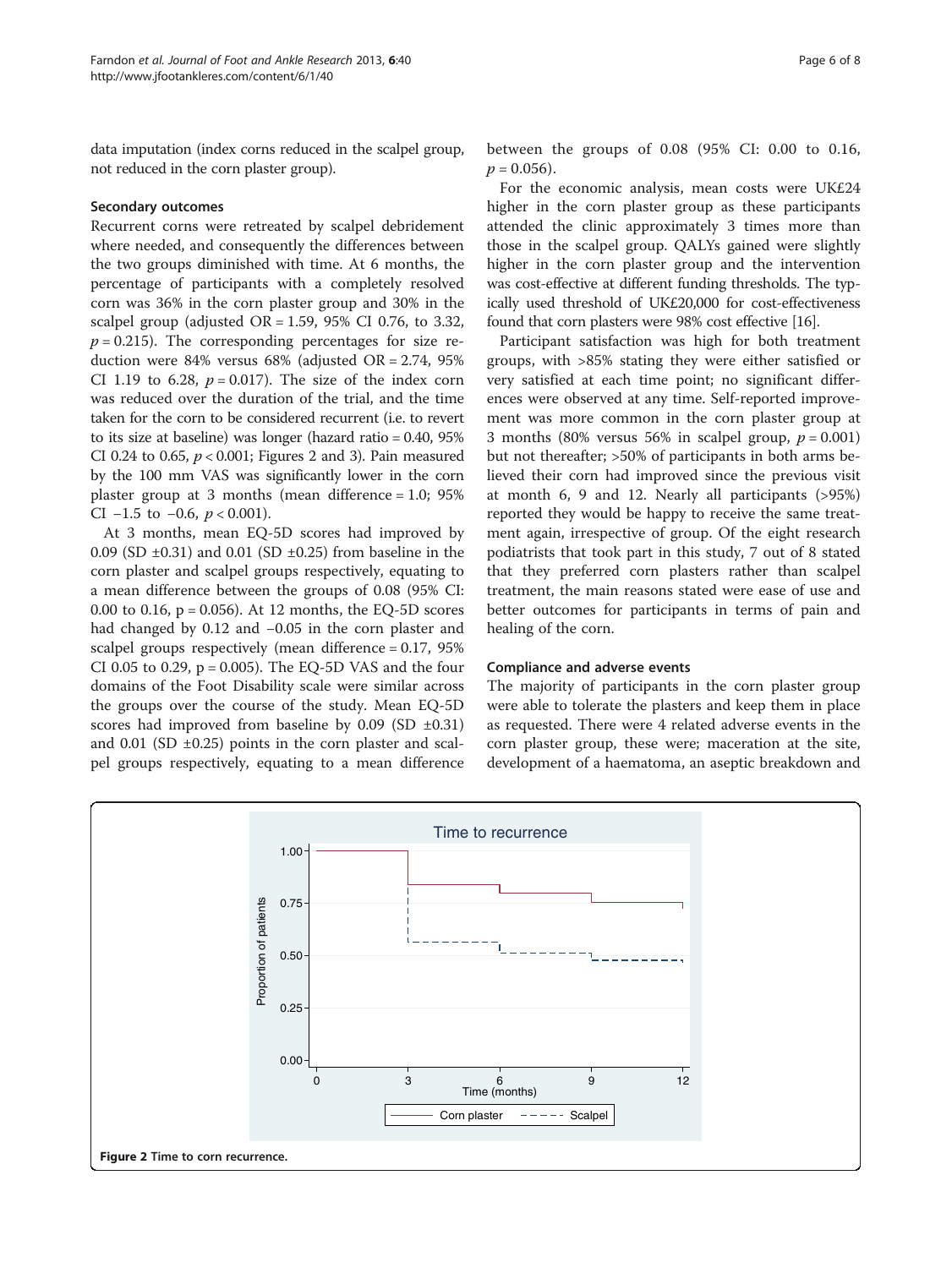<span id="page-6-0"></span>

itching. They were rated as either mild or moderate and all resolved within a few days after the corn plasters were removed. No suspected unexpected serious adverse reactions were reported by participants in either group.

## **Discussion**

We compared the effectiveness of corn plasters with scalpel debridement for the treatment of corns and found that corn plasters were associated with a higher proportion of healed corns, a prolonged time to recurrence, less pain and reduced corn size over the first 6 months compared with standard care (scalpel treatment). Long term benefits indicated that those who had corn plasters were 60% less likely to have recurrence of a corn at 12 months. There was some evidence of an increase in QALYs, and that the intervention is likely to be cost effective.

There were a number of differences in this trial compared to previous studies. This study included corns on all sites of the foot (dorsal and plantar aspects) and used 'usual' scalpel treatment as the comparator, whereas prior research has only included digital corns and either no comparator or a placebo [\[9](#page-7-0)-[11](#page-7-0),[17](#page-7-0)]. This study is also the first to compare the long and short term effectiveness of corn plasters for up to a year. Lang et al's study [[10\]](#page-7-0) was a randomised controlled trial, but participants applied their own corn plasters at daily intervals for up to 10 days and the mean size of corns at baseline was notably larger than in this trial (8.04 mm versus 3.90 mm). They also reported the number of enucleated (removed) corns using corn plasters at 10 days (62%), whereas our trial considered effectiveness to be a reduction in size or the continued resolution of corns at 3 months and up to

12 months. Potter's study [[11\]](#page-7-0) was also a controlled trial and used a similar method, where podiatrists applied the corn plasters and carried out blunt debridement to remove the macerated lesions. In that study the plasters were reapplied 3 times per week for up to 2 weeks and the main outcome was corn resolution; a reduction in the size of the corn was not included.

Given that the corn plasters contain salicylic acid, we were particularly interested in any adverse effects. Our trial found that corn plasters were safe when applied under professional supervision and well tolerated by participants with only four related adverse events reported. Similar results relating to adverse events were found in Lang et al's trial [[10](#page-7-0)] and none were reported in Potter's study [\[12](#page-7-0)]. Adverse events recorded were either mild or moderate and all resolved quickly.

The results of this trial need to be considered with the following limitations in mind. This trial did not investigate repeated corn plaster usage: participants randomised to corn plasters who subsequently required follow-up treatment received this with a scalpel. In addition, the recruitment was slower than expected, resulting in a curtailed follow-up of less than the planned 12 months for 83 (41%) of the participants and correspondingly an imprecise estimate of longer-term impact of corn plasters. On the positive side, the resultant missing data can be considered as random and therefore the figures presented are at least unbiased.

## Conclusion

The results of this trial show that corn plasters used under podiatry supervision are an effective treatment for corns in suitable participants with better outcomes,